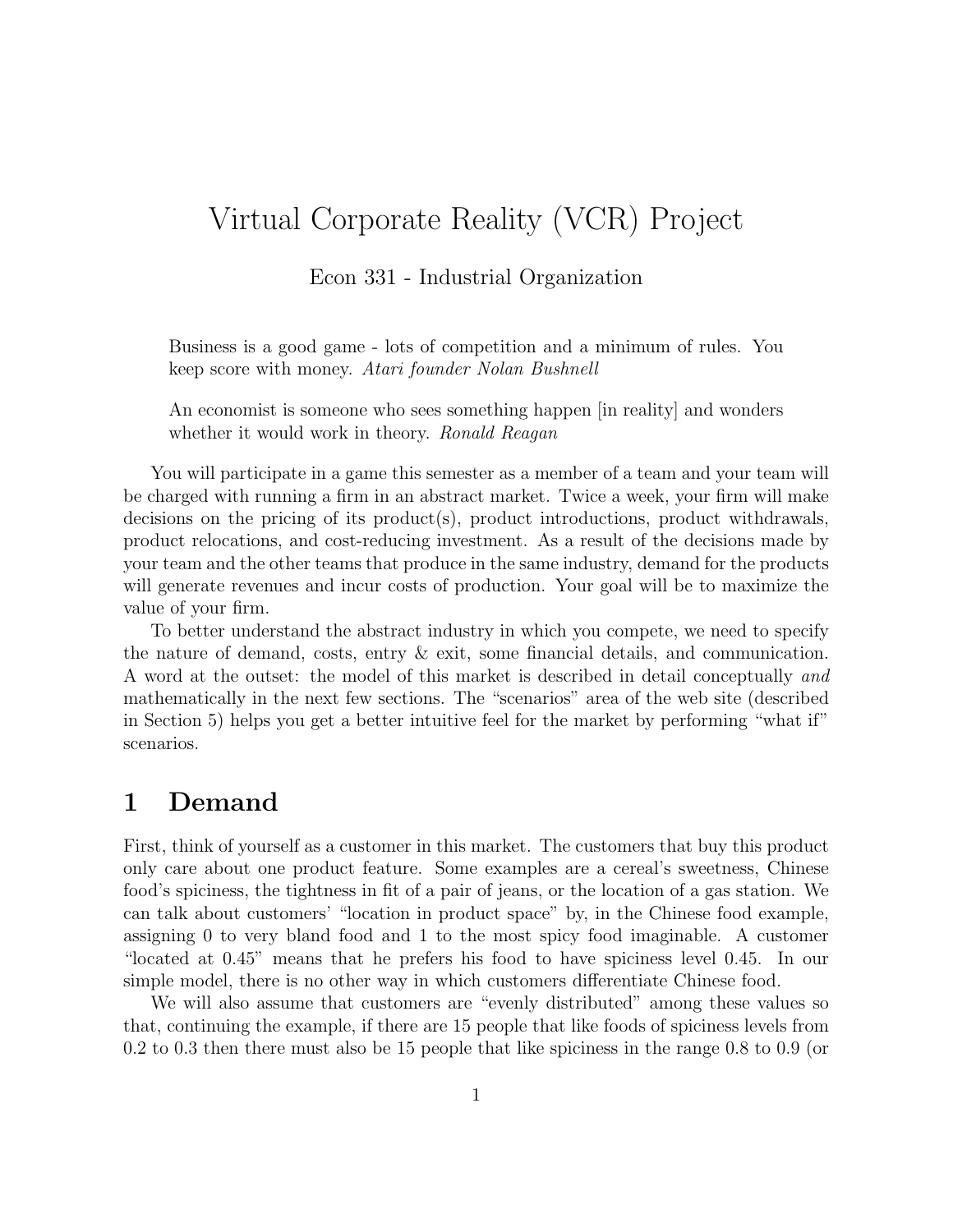any other interval of length 0.1), and the 15 people in each of these two ranges are evenly distributed in their ranges.

Customers prefer one particular type of product: a customer located at x thus would most prefer a product also located x. But if there is no product where the customer is, the customer will consider buying another product not too far away. The further away the product is, though, the less the customer will be willing to pay, as detailed below. Note that "further away" means "less similar," so it makes sense that the consumer will be willing to pay less for the product. Also, moving left and right are equivalent; all that matters (other than the products' prices) is how far from the customer's location the alternative products are.

For technical reasons, we will assume that the points 0 and 1 are located right on top of each other.<sup>1</sup> Thus it's a circle—not a line—model of demand. See Figure 1, and remember that there is only one dimension to product space, so you can't get to the interior of the circle. You can only move around the circle. It might be helpful to think of this as modeling demand for gas stations located on a beltway around a city like Washington, D.C. (But don't take for granted that the prices you set should match those that you see at gas stations in D.C. And ignore the negative externality created for a consumer from having a gasoline station located right around the corner from his home.)

Note that the locations 0 and 1 occupy the same point. If two products at  $w$  and  $y$  have the *same price*, then a customer at x prefers the one located at w because it is closer to x:  $d(w, x) = 1.01 - 0.9 = 0.11$  is smaller than  $d(y, x) = 0.2 - 0.01 = 0.19.$ 

If the prices of  $w$  and  $y$  are not the same, then the customer's choice takes this into account. In this example, if the price of  $y$  is enough lower than the price of  $w$ , then the customer at  $x$  will instead prefer  $y$ .



Figure 1: Some points in the circle model of demand.

Figure 1 considers a specific example in the circular model with a customer, located at  $x = 0.01$ , comparing two identically priced products, located at  $w = 0.99$  and  $y = 0.20$ .

<sup>&</sup>lt;sup>1</sup>The technical reason for using a circle model instead of a line model is that if the two ends are not attached then the points 0 and 1 are very different from all other points. By attaching the ends of the line to make a circle (and assuming that customers are evenly distributed along the circle), all points are exactly the same as each other.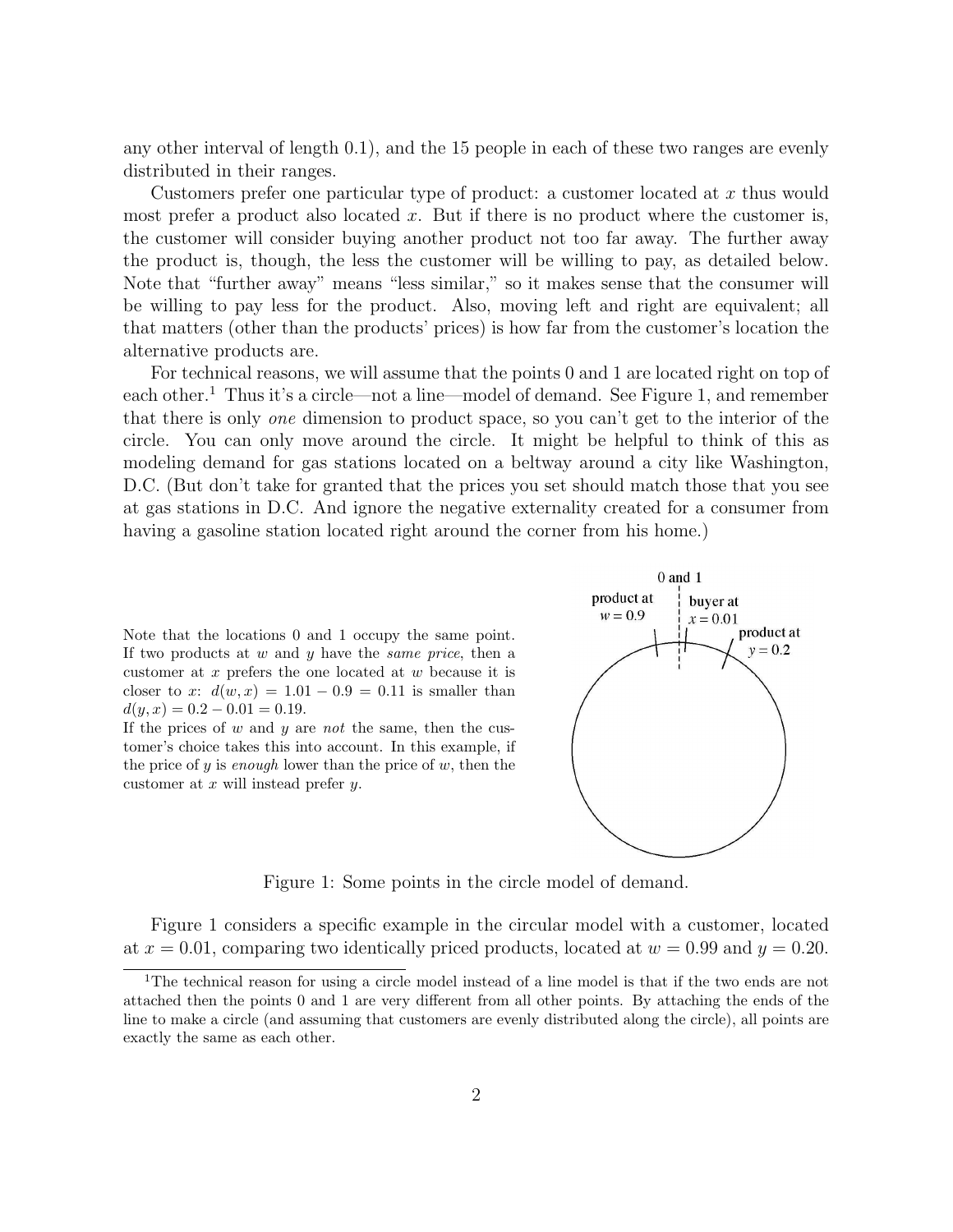If the two products are the same price, the customer at  $x$  prefers  $w$  because it is closer  $(0.11 \text{ units away from } x)$  than y  $(0.19 \text{ units away from } x)$ .

How does the consumer take price into account? Read on.

### 1.1 Consumers' utility and their consumer surplus

Consumers place value V on the good that is exactly what they want. If someone located at x buys a product located at w and pays price  $p_w$ , she receives consumer surplus

$$
V - 200d(w, x) - p_w \t\t(1)
$$

The net benefit (utility) that the consumer receives from the product is equal to  $V 200d(w, x)$ , where the function  $d(w, x)$  is the distance between the product's location, w, and the consumer's location,  $x$ . The negative sign ensures that the value the customer receives decreases as the distance to the product located at  $w$  grows. The consumer's surplus from purchasing a product is the net benefit she receives minus the price she pays. (Hopefully that sounds familiar from Principles and Micro!) Price is the easy part: the lower the better. The consumer's net benefit (utility), though, depends on how close the product is to her location (her preferred product). The distance function  $d(w, x)$  is always a positive number, so it doesn't matter to which side the product is, just how far. The formula for distance,  $d(w, x)$ , is simple if the shortest way to get from x to w doesn't pass over the 0 and 1 point: it's just  $|w-x|$ . If the shortest path around the circle from the consumer to the product crosses the 0 and 1 point, add 1 to the smaller of the two locations and subtract the larger. (See the caption to Figure 1 for examples.) V is the same for every product.<sup>2</sup>

You can also think of  $d(w, x)$  as the "utility cost" to the customer of not buying her most ideal product. In order to get the benefit  $V$  from a product, the consumer pays a price and incurs a utility cost due to the product not being exactly what she prefers.

#### 1.2 A consumer's decision between two products

Consumers only buy one product each period. If a consumer's location is between two products, how does he decide which one he prefers? He buys the one that gives him the most consumer surplus. Thus we can see from equation (1) that the decision depends on both the distance from the consumer to each product and on the price of each product. There are three possible cases. If a customer located at  $x$  is comparing a product located at w with price  $p_w$  to a product located at y with price  $p_y$ , then

<sup>&</sup>lt;sup>2</sup>We don't need to assign a number to V, as you'll see later in equation (2). The details of why V is in equation (1) aren't too important, but note that its size determines whether or not consumer surplus is positive.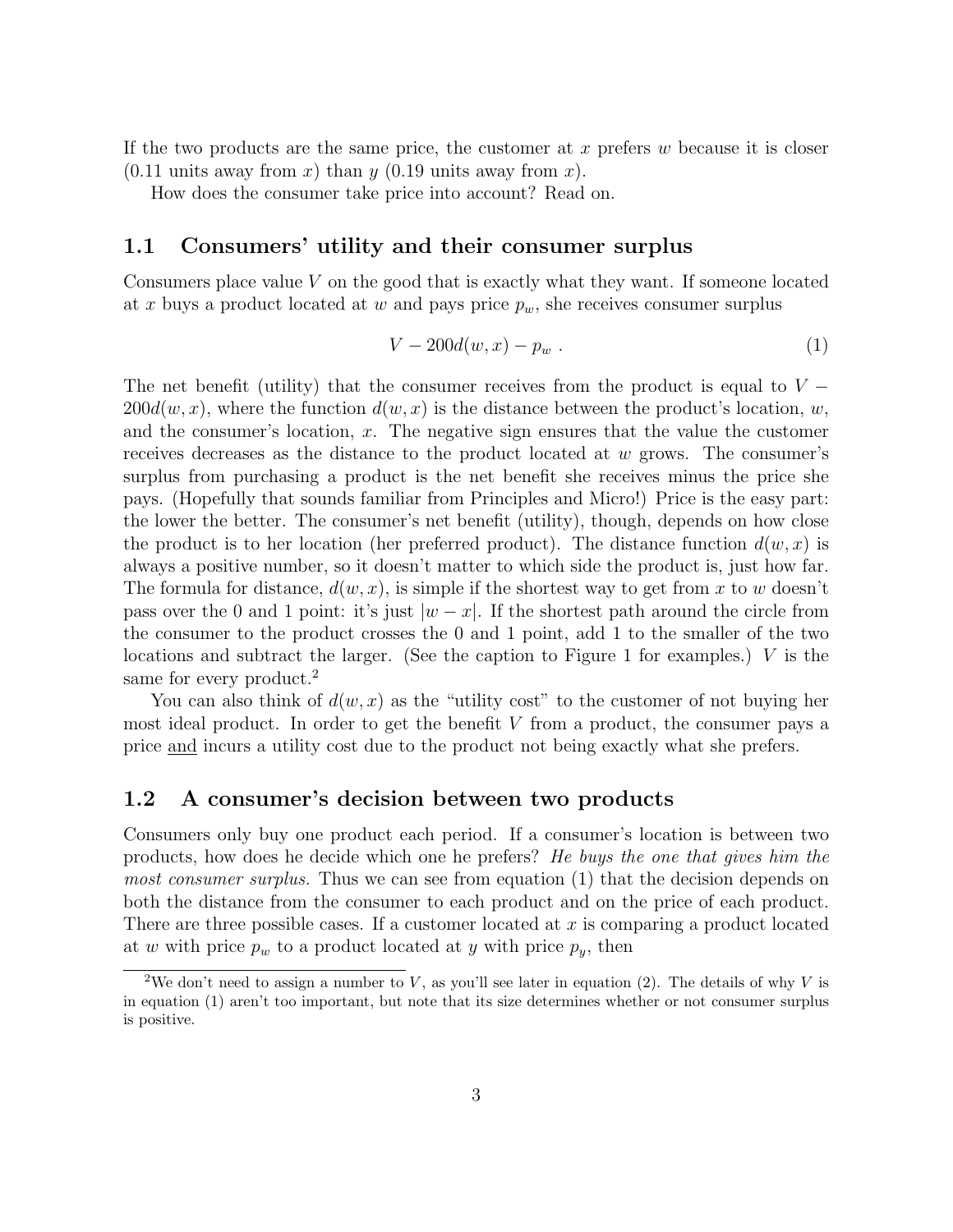he prefers w if  $V - 200d(w, x) - p_w > V - 200d(y, x) - p_y;$ he prefers y if  $V - 200d(w, x) - p_w < V - 200d(y, x) - p_y;$ and he is indifferent between  $w$  and  $y$  if

$$
V - 200d(w, x) - p_w = V - 200d(y, x) - p_y;
$$

Rearranging this last case (indifference between  $w$  and  $y$ ) gives

$$
200d(w, x) + p_w = 200d(y, x) + p_y.
$$
\n(2)

Thinking of  $200d(w, x) + p_w$  as combining both the price of w and the utility cost of buying a less than ideal product, these equations say that the customer located at  $x$  buys the product which has the lowest of these *combined* costs. He is indifferent between the two products if equation (2) is satisfied.

Some important features to remember about the model of demand are the following.

- Consumers differ only in their ideal product (represented by the consumer's location on the circle).
- Customers are always located evenly (uniformly distributed) around the circle.
- Consumers don't change their positions—although firms can change products' positions.

### 1.3 Which consumers buy a product

Now shift perspective to the one which you will have for the rest of the semester.

You are choosing the price of a product located at  $y$ , and you want to know how much demand  $y$  will receive. The "scenarios" area of the web site you have is going to tell you this, but the description that follows gives the details of how the computer program calculates it.

Say the two products closest to y are located at x and z, as pictured in Figure 2. If the prices of the three products are not too different from each other, the only other two products that affect the demand for y are these two nearest ones.<sup>3</sup>

For example, say that there are six products in the industry, located at points 0.1, 0.3, 0.5, 0.65, 0.8, and 0.95 around the circle. This is not shown in Figure 2, but you can draw it yourself. First consider the product at 0.65: its nearest neighbors are those (going

<sup>&</sup>lt;sup>3</sup>If one price is much lower than the others, then one or both of the other products can receive zero demand. The math is somewhat different from that presented below, but still follows the principal that each consumer buys the product that provides him or her with the most consumer surplus. The "scenarios" area of the web site takes all of this into account.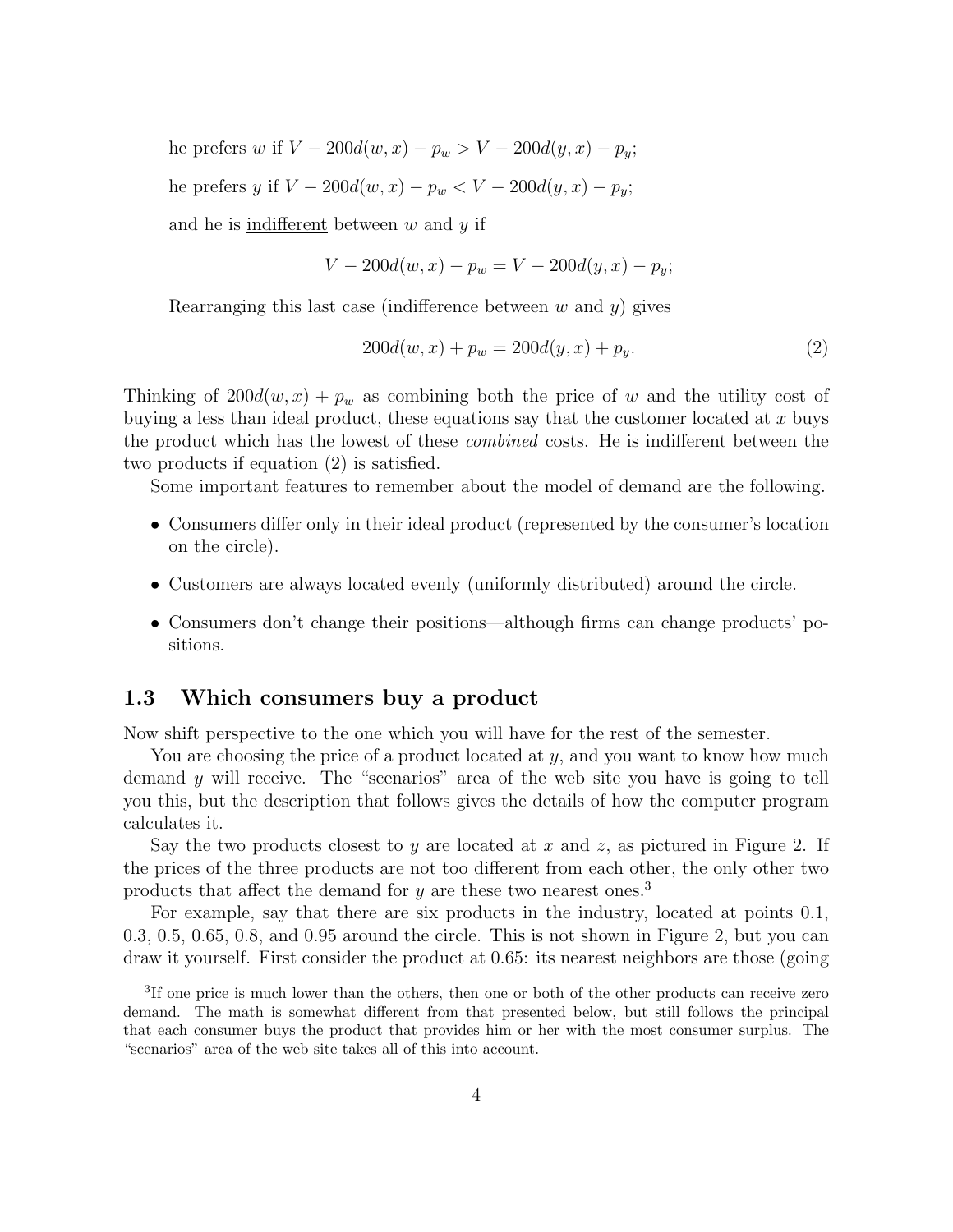The two nearest products are located at x and z, and they may be your firm's or another's. Given these product locations and the prices of the products  $(p_x, p_y, p_z)$ , we can calculate where the locations  $u$  and  $v$  are such that all customers between  $u$  and  $v$  (the bold portion of the circle) decide to purchase  $y$ . From the locations of  $u$  and  $v$  in this particular graph, we can see that  $p_y < p_x$  (because more customers between y and x buy y) and  $p_y > p_z$  (because more customers between  $z$  and  $y$  buy  $z$ ).



Figure 2: How much demand does a product located at y receive?

counter-clockwise) at 0.5 and (going clockwise) at 0.8. If we consider the product located at 0.1, then its nearest neighbors are located (going counter clockwise) at 0.95 and (going clockwise) at 0.3.

Returning to Figure 2, let  $p_x$ ,  $p_y$ , and  $p_z$  be the prices associated with the products at  $x, y, \text{ and } z, \text{ respectively.}$ 

Let's see first how many of the customers between x and y decide to buy y. If  $p_x$  and  $p_y$  are very different from each other, then all the customers between the two products will buy the lower priced one, but if the prices are not too different from each other, then some customers will buy x while some buy y. Assume that the prices are not too different. We want to find the location  $u$  (see Figure 2) at which a customer (located at u) is indifferent between products x and y because then we know that the customers closer to x than u will buy x and the ones closer to y than u will buy y. So in Figure 2, we're finding the bold portion of the circle between y and u: the demand for y that's counterclockwise from  $y$ . (Then we will find the rest of of the bold portion, that which is clockwise from  $y$ , between  $y$  and  $v$ .)

We know from equation (2) above that when products are located at x and y, then the location  $u$  where a customer is indifferent between them is described by

$$
200d(x, u) + p_x = 200d(y, u) + p_y,
$$

so solve this for the distance from  $y$  to the location of the customer who is indifferent between products  $x$  and  $y$ :

$$
d(y, u) = d(x, u) + \frac{p_x - p_y}{200}.
$$
\n(3)

That's the portion of demand counter-clockwise from product y that it receives (the bold area between y and u in Figure 2), but it's still got u in the equation. We can get rid of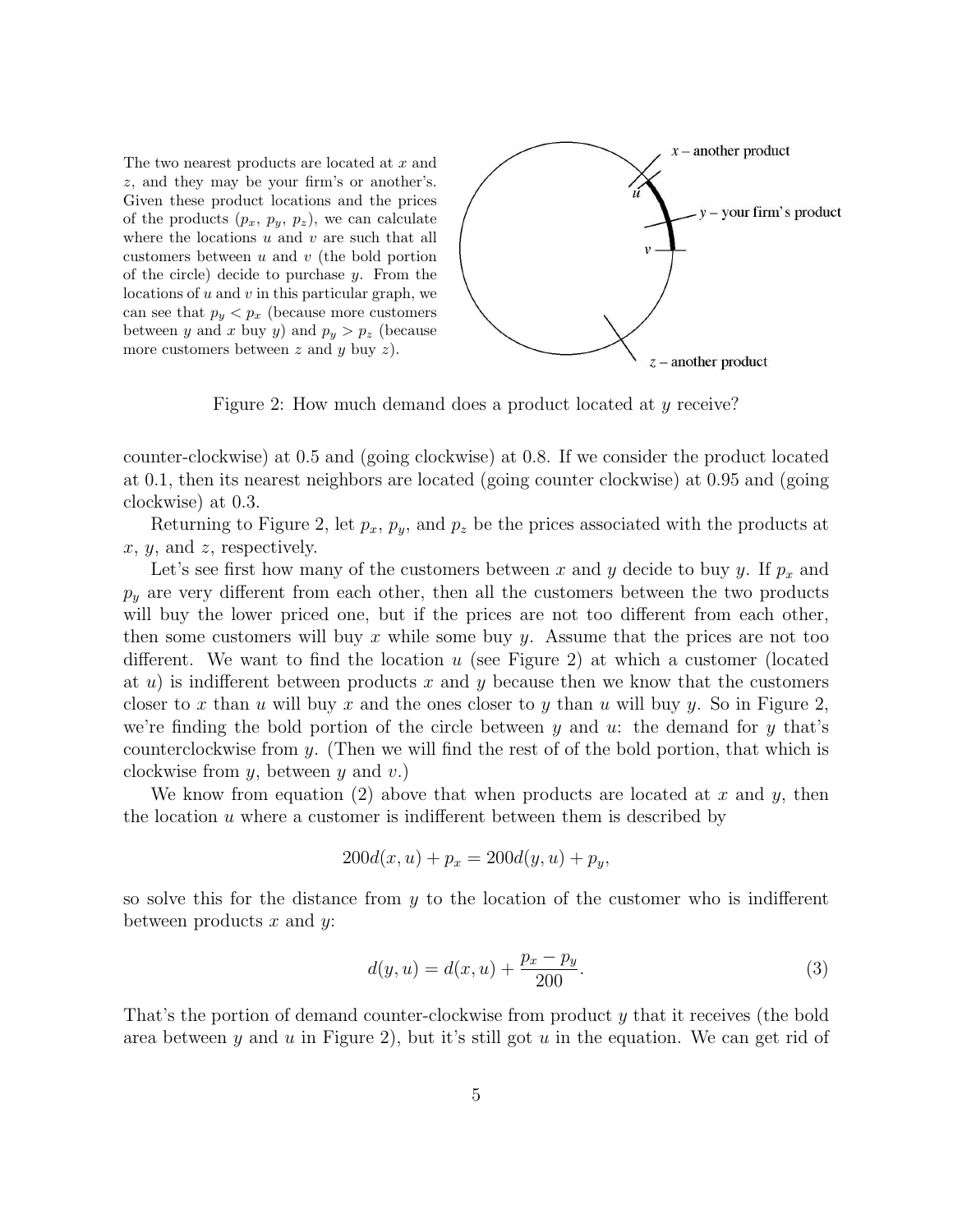that by using the fact that the distance from x to y is equal to the distance from x to  $u$ plus the distance from u to y, or  $d(x, y) = d(x, u) + d(y, u)$ . Rearrange that to be

$$
d(x, u) = d(x, y) - d(y, u).
$$
 (4)

Now substitute equation (4) into (3) and solve for

$$
d(y, u) = \frac{d(x, y)}{2} + \frac{p_x - p_y}{400},
$$
\n(5)

which is the distance from  $y$  to the consumer indifferent between products  $x$  and  $y$ . And it's in terms of the things we know: prices and locations of the two products.

We can do the same thing for demand between x and z by talking about a point v that divides the demand between the two products. All consumers clockwise from  $y$  to  $v$ (the bold area between y and v in Figure 2) will buy y instead of z. Using a derivation similar to that for equation (5), this formula for the distance between y and v is

$$
d(y, v) = \frac{d(y, z)}{2} + \frac{p_z - p_y}{400}.
$$
\n<sup>(6)</sup>

Finally, add together equations (5) and (6) to get the distance around the circle within which consumers all buy  $y$  (all of the bold line in Figure 2):

$$
d(u,v) = \frac{d(x,y) + d(y,z)}{2} + \frac{p_x + p_z - 2p_y}{400}.
$$
 (7)

In other words, this is the market share of product y.

#### 1.4 The number of consumers in the *total* market

We will assume that the total number of consumers in the market, N, increases as the total number of products available,  $n$ , increases, but at a decreasing rate. This is based on the idea that more consumers will enter this market when there is a greater variety of products, but that there is some degree of saturation. The following function increases as n increases, for values of n that are not too large.

$$
N = -110,000 + 120,000 \cdot n - 1,500 \cdot n^2 \tag{8}
$$

### 1.5 The demand function

So we're there! We now know the quantity demanded of product  $y$  when its nearest neighbors are x and z, with prices  $p_y$ ,  $p_x$ , and  $p_z$ , respectively. It's the fraction of the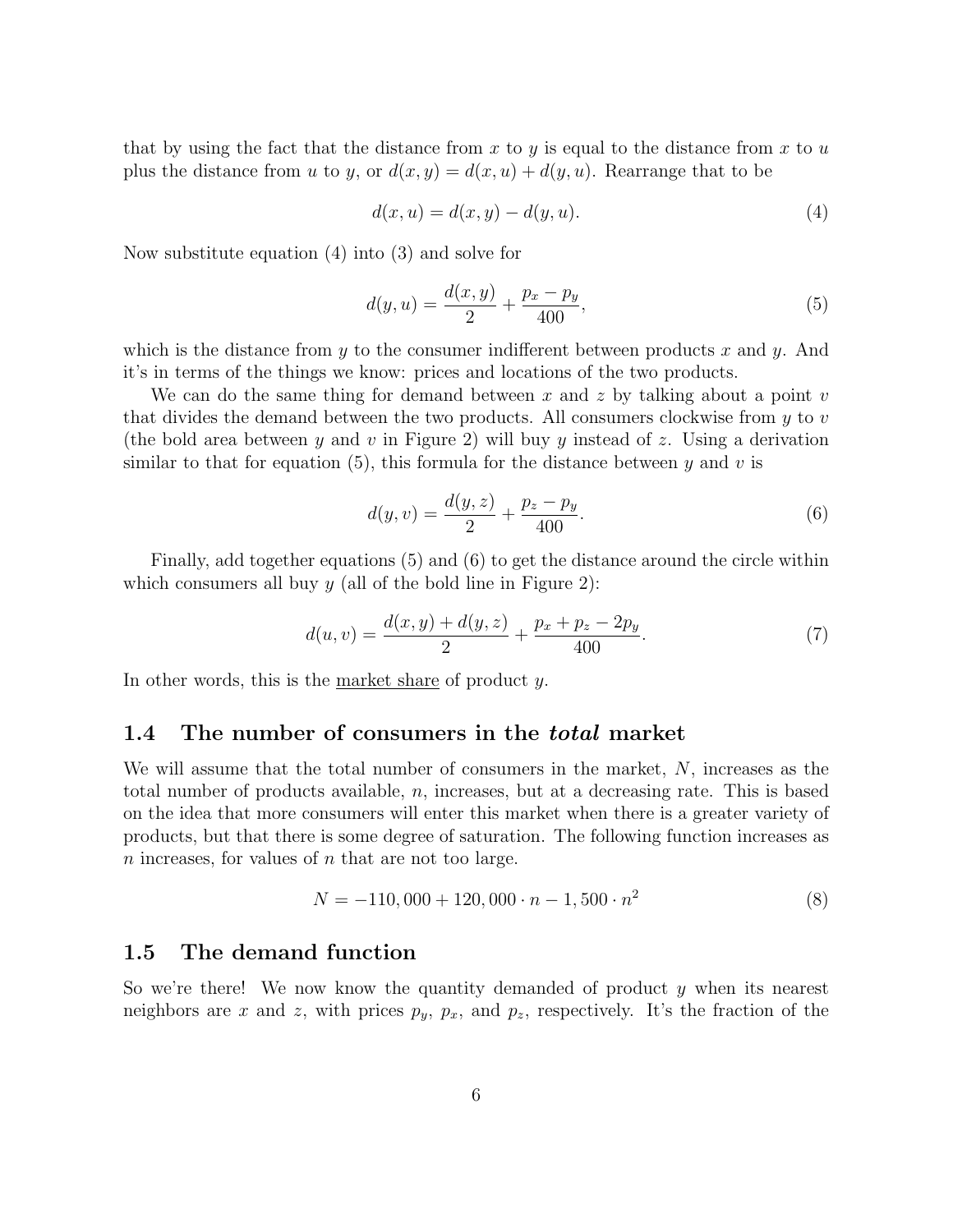total consumers (market share) captured by  $y$ , multiplied by the total market size, using equations (8) and (7):

$$
D(y, p_y; x, z, p_x, p_z) = N \times d(u, v)
$$
  
= (-110, 000 + 120, 000n - 1, 500n<sup>2</sup>) \times \left(\frac{d(x, y) + d(y, z)}{2} + \frac{p\_x + p\_z - 2p\_y}{400}\right).

Let's check to make sure that this demand function has the properties that we expect all demand functions to satisfy.

- As the price of the product  $p_y$  increases, demand for it decreases (because the coefficient on  $p_y$  is negative).
- As either price  $p_x$  or  $p_z$  of the similar products (substitutes) increases, though, the demand for y increases (because the coefficients on  $p_x$  and  $p_z$  are positive).
- As the substitute x or z gets further from y (becomes less of a substitute), demand for y increases. It can also be shown that  $y$ 's price elasticity of demand decreases as the distance to other products increases.

No surprises here.

As was mentioned in footnote 3, this demand function is only true when prices are not *too* different. If  $p_y$  is very high compared to  $p_x$  and/or  $p_z$ , there may be <u>no</u> demand for y. If  $p_y$  is very low, there may be customers *beyond* locations x and/or z that purchase y.

### 2 Costs

The firm cares about not only demand for its products, but also about the costs incurred in production as well. (In the discussion below, the terms "location" and "plant" are synonymous.)

- Cost function: Each product is produced at constant marginal cost, and there is a fixed cost incurred each period per product. If a product is withdrawn ("srapped") from the market (see below), it no longer incurs the fixed cost. The fixed cost is \$500,000 per period, but the marginal cost depends on the level of investment spent on the product, as described next.
- **Cost-reducing investment:** Marginal cost does not depend on  $q$ , the quantity produced, so it is *constant* marginal cost. But it does depend on,  $X$ , the *total* investment made in this product's manufacturing plant in previous periods. Marginal cost is given by

$$
$50 \cdot \left(\frac{50,000,000}{X+50,000,000}\right),
$$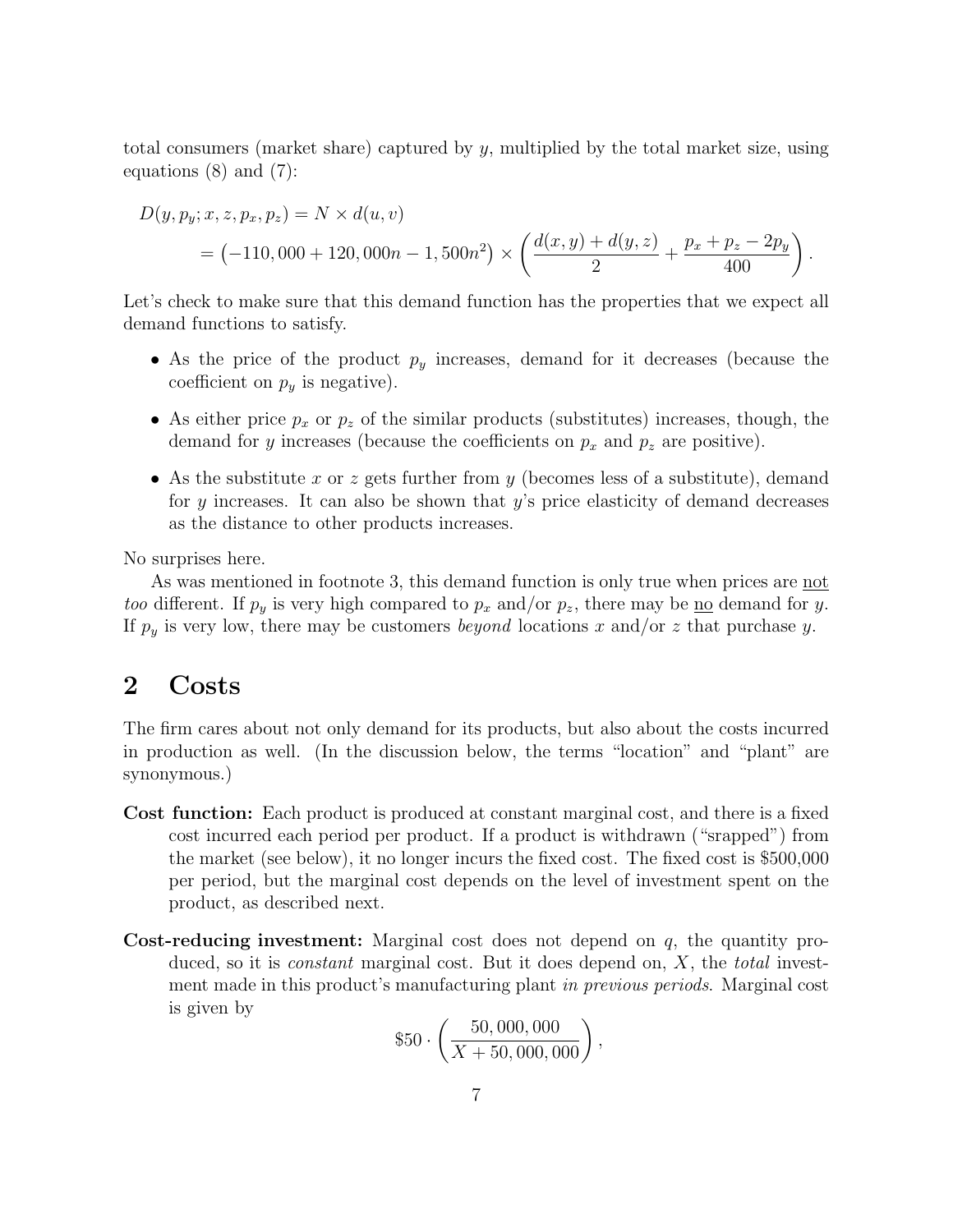so you can see that increased investment,  $X$ , decreases the marginal cost of production. To repeat, X is total investment made in all previous periods.

For example, if \$0 dollars were invested in the product during periods 1 and 2 and \$1,000,000 was invested during period 3 and again in period 4, then marginal cost in periods 1, 2, and 3 would be \$50. In period 4, marginal cost would be  $50 \cdot \frac{50}{51}$ 51 dollars. In period 5, marginal cost would be  $50 \cdot \frac{50}{52}$  dollars.

Thus, the cost function for a product of which  $q$  is produced and in which a total of X has been invested in previous periods is its fixed cost plus its variable cost

$$
C(q;X) = $500,000 + $50 \cdot \left(\frac{50,000,000}{X + 50,000,000}\right) \cdot q.
$$

Make sure the following facts are clear.

- Investment is specific to a particular product, but you can invest in as many of your products as you like.
- There is a one-period delay between when you invest and when marginal cost falls.
- Investment is "private" information (see below), so you only announce it to me, not to the industry in general.
- Investment is irreversible and sunk, so once you spend the funds on investment they cannot be recovered.
- If a product is relocated (see below), all investment in that product is lost.

The initial products start with zero investment  $(X=0$  in period 1), but you may invest in period 1 to bring down marginal cost in period 2. Of course, you may also invest more in later periods to further decrease marginal cost.

# 3 Product entry, exit, relocation, and auction sales

Initially, each firm in the industry will have one product, and these products will be spaced equally around the circle. So if there are five firms in the industry there will be products located at 0, 0.2, 0.4, 0.6, and 0.8. If there are four firms, the products will be at 0, 0.25, 0.50, and 0.75. Firms may also introduce, withdraw ("scrap"), and trade products during all but the final three periods.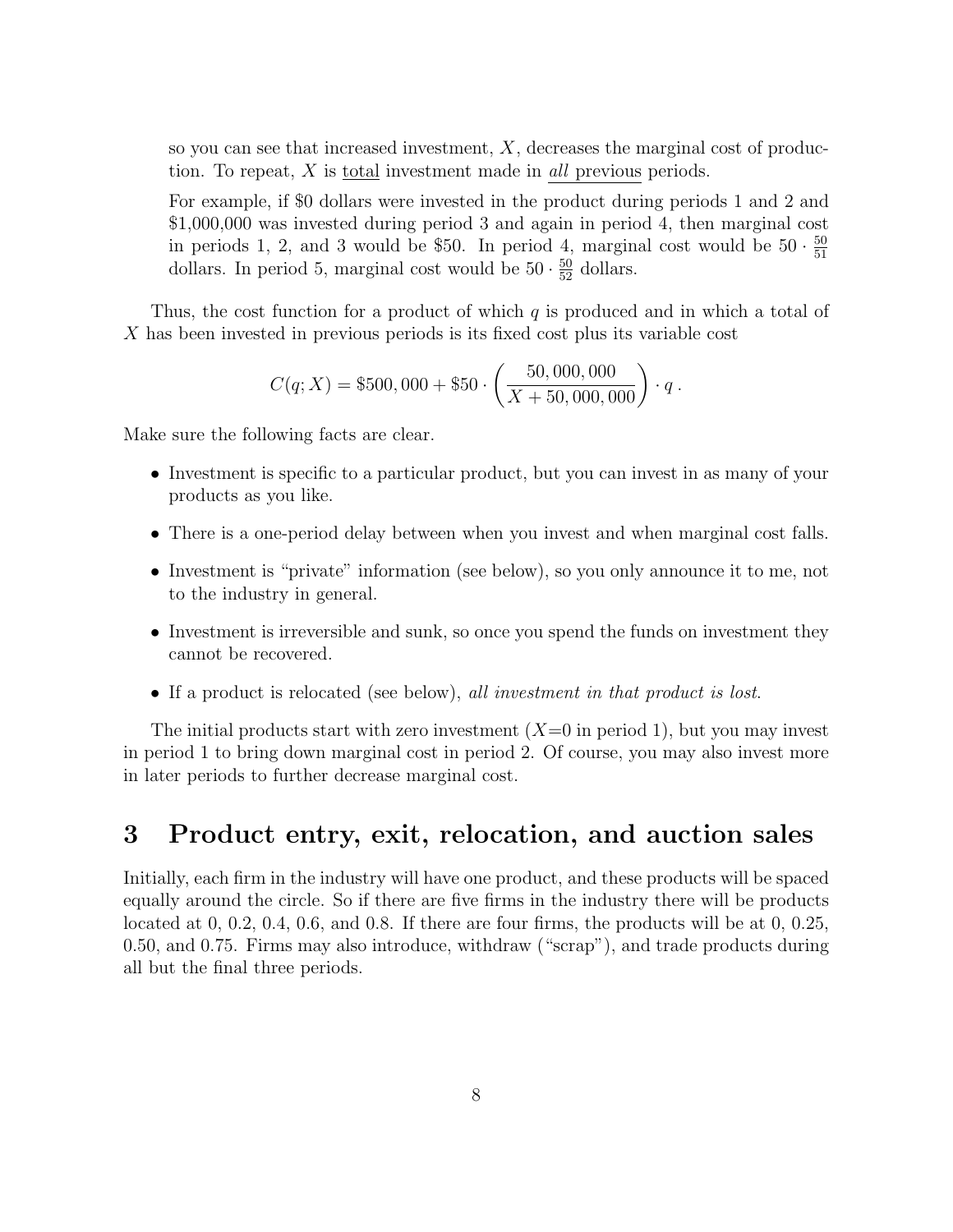### 3.1 Entry/Introduction

In any period, a firm can announce the introduction of one or more new products and specify the locations at which they will be available. In the period the announcement is made, these products have no demand (and do not affect other products' demand), so they do not generate revenue, but the firm does incur the cost of introducing them in that period. That cost, \$5,000,000, is half due to the cost of constructing a new plant and half due to advertising costs. The advertising cost is sunk (none of it is recoverable), but the manufacturing plant is assumed to have a resale value (see below) and to never have decreased production capacity.

The firm can make cost-reducing investment along with the introduction announcement, or it can wait until later periods. Thus, new products may have  $X > 0$  in their first period of generating revenue (the period after the introduction is announced).

To reiterate:

• Production begins and revenues begin being generated the period *after* the announcement of a new product. So if a new product is announced in period  $t$ , the cost of introduction and any initial cost-reducing investment is incurred during period t, but production costs  $C(q; X)$  and revenue do not start occurring until period  $t+1$ .

### 3.2 Exit/Withdrawal ("Scrap")

A firm can also choose to withdraw any of its products at any time. Like introduction, a withdrawal announced in period t affects production and demand only starting at  $t + 1$ .

The manufacturing plant for the withdrawn product can be sold on the open market for \$1,000,000 ("scrapped"), or to another firm in an "auction" on the VCR site for as much as that firm is willing to pay. A general announcement will be made that the plant is available for purchase, and then other teams can make bids. As emphasized below, you can talk about this, but you cannot talk about product prices and other decisions. Other teams make bids for the location using the VCR site. The announcment area can also be used to justify proposed bids and an asking price.

The plant does *not* need to be bought by any other firm. If it is not bought by another firm the firm that is withdrawing the plant receives the \$1,000,000 market value.

Remember:

- Although the firm announces in period t that it will withdraw a product in  $t + 1$ , the firm must *still also set a price* in period t. Of course, in period  $t + 1$  and all following periods, the product is no longer sold and no longer priced.
- If you want to ask for buyers of a plant, make the announcement (to me) before the period ends. Another firm must commit to buying the plant during the same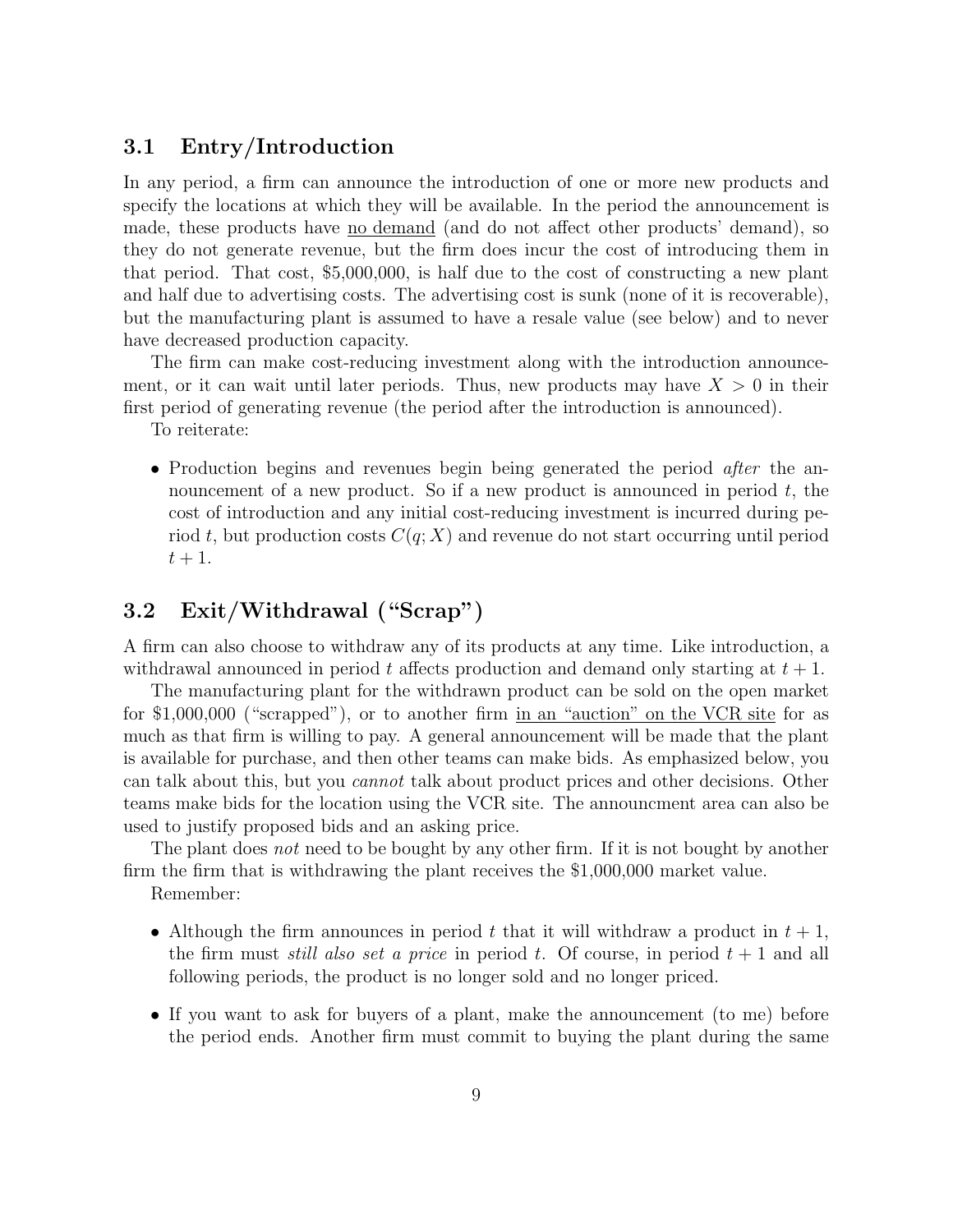period you announce the withdrawal. If the plant is purchased, then in period  $t + 1$ the new firm must set price for this location.

### 3.3 Relocation

A product can also be relocated. This costs \$2,500,000 and all investment in cost-reduction is lost  $(X \text{ goes to zero})$ . Think of it as the need to advertise the new location and to relearn or reinvest in any production techniques that reduce marginal cost. The relocated product, like a newly introduced product, may receive cost-reducing investment in the same period as the announcement of the relocation.

Note again:

• Like entry and exit, relocation occurs with a one-period delay. So along with announcing in period t the new location of a product for period  $t + 1$  and all future periods, the firm must also set the price at the *old* location in period  $t$ . In period  $t+1$  and later periods the firm will set price at the new location.

# 4 Financial details

Your team is endowed with \$25,000,000 cash (and one product, as stated above) at the beginning of the game. If the firm ever has a negative cash balance, you are declared insolvent and will be forced to restructure. Details will provided if this becomes necessary. There is no market for borrowing, so your only sources of cash are your initial assets, 5% interest received on cash, and your profits. Each period, your cash balance changes according to the rules outlined above and summarized here as the following credits  $|+|$ and charges [–].

- $+$  interest of 5% on beginning of period cash balance
- + the revenue from all products
- the cost of production for all products' output
- cost-reducing investment for all products
- the number of product introductions  $\times$  \$5,000,000
- $+$  the number of products withdrawn  $\times$  \$1,000,000 (or revenues received from their sale)
- the number of product relocations  $\times$  \$2,500,000
- the amount paid for any manufacturing plants purchased from other teams
- $+/-$  any other charges or credits as appropriate.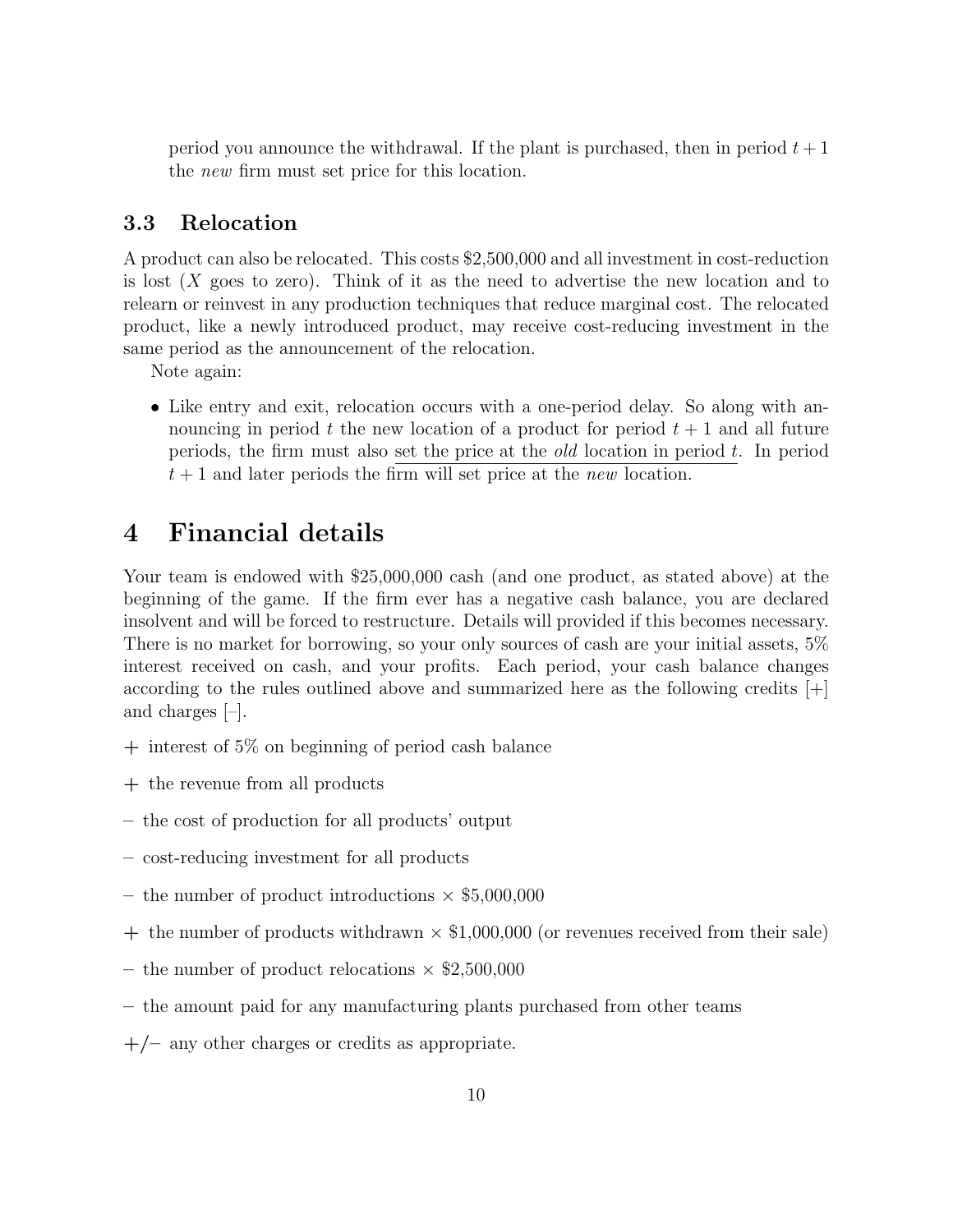# 5 Procedures, software, and grading

So now you know all there is to know about the industry in which you will be participating and the financial structure of revenues and costs. This final section describes how to report decisions, what you can talk about and with whom, and the incentive to do well.

Communication The antitrust laws apply to your industry and firm. That means that you are not allowed to talk or otherwise communicate with any member of another team about price, investment, and/or product decisions. Any communication about these subjects are the same as cheating on an exam (see the course syllabus).

Some communication, though, is allowed. One example is given above in the discussion of selling a manufacturing plant. Note that you must already be committed to selling the plant before discussing it with another firm. Your (legal) discussions with other firms can take place either directly or through me.

I will also consider any other type of proposal that you wish to make to me.

You are not allowed to ask questions of me or anyone outside your group about strategy or any particular decision. Asking me for clarification of rules or procedure is allowed.

- Scenarios You can perform "what if" analyses about the industry using the "scenarios" area of the VCR web site. It embodies all of the definitions given in this document about demand and cost. By specifying each firm's product location(s) and pricing, you can see what demand and revenues would be generated for your firm and all others. By specifying investment, you can predict your firm's profits. You can also save set-ups for reference and modification later.
- Decisions You will be responsible for reporting your decisions on the VCR web site. You can change those decisions at any time before the deadline for each period.

You will need to specify the following each period.

- The prices of your products (which default to the last period's prices).
- The level of any additional cost-reducing investment for each product (which defaults to zero—but  $X$  is still the sum of all previous investment in each particular product).
- The location of any new products, the withdrawal of any existing products, and any relocations.
- Any other notes about changes that you would like to make (which can also be communicated via email before the deadline).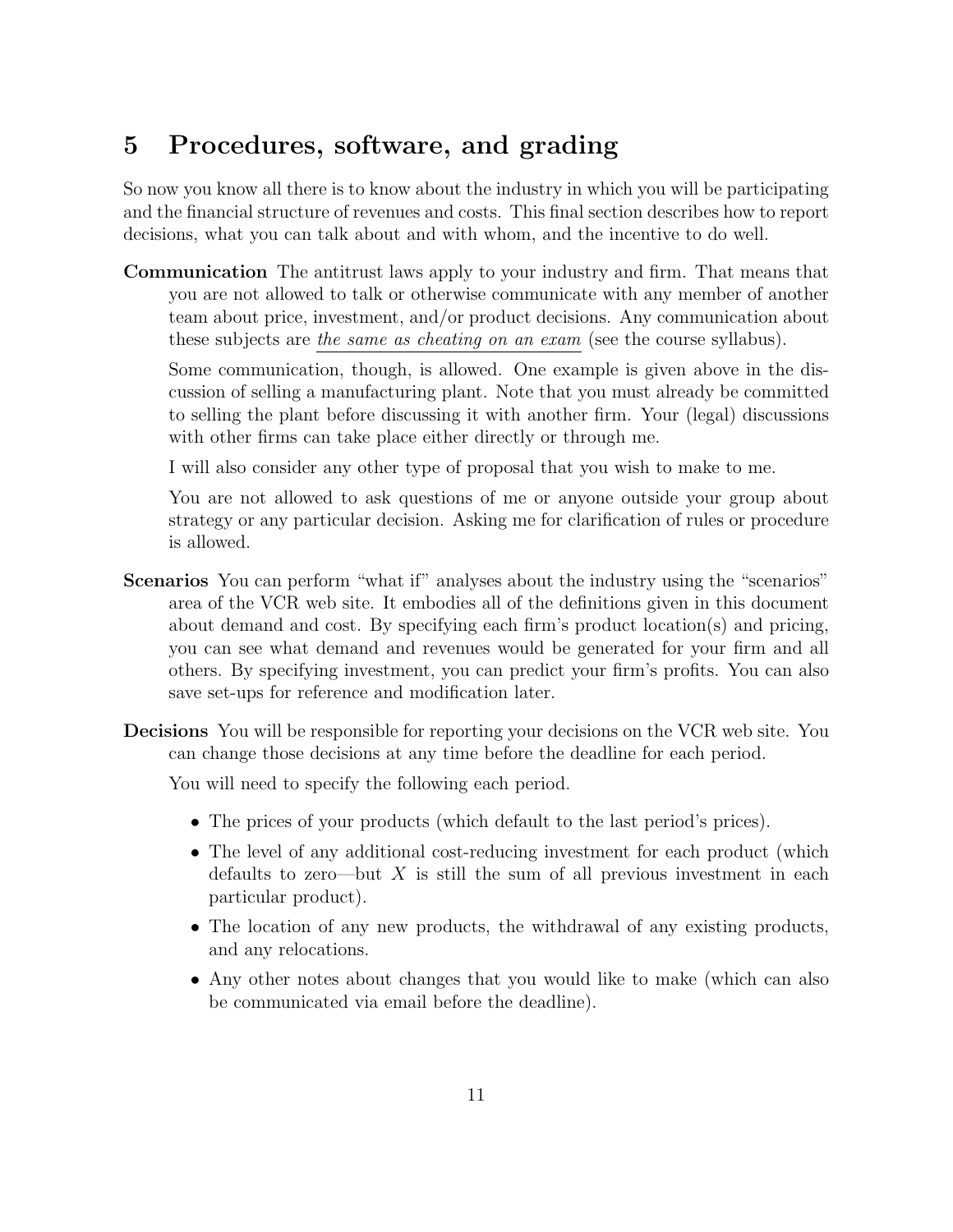Important: If you fail to submit any of the information by the required deadline, the "default" values will be used. "Defaults" are your past pricing information; product entry, exit, relocation, and investment will not occur.

If there is no past pricing information (during the very first period of the game or in the first period after a product is introduced), demand will be zero but *fixed costs* will still be incurred.

Auctions During any period, some team may put a location up for auction. If your team does so, please send me an email message notifying me so that I can let the rest of the class know. Once you have decided to put a location up for auction, you cannot remove it.

If you wish to bid on a location being auctioned, you must do so before the end of the period, and you are responsible for monitoring others bids that may be higher than yours.

- Public Results The following information about your industry will be available on the VCR web site as soon as I increment the period. The full history of this information will be available, so you don't have to keep track of it.
	- The location and ownership of all products. This includes any announcements of new products that will generate revenue in the next period.
	- A list of products that will be withdrawn and will generate no more revenue in the next period.
	- Change in ownership will be evident from reviewing the past history of existing products but not indicated directly.
	- Prices of all products in production that period.
	- The profits and cash holdings of all firms
- Private Results The following information is made available on the VCR site at the same time as the public results, but other firms cannot see it. (The full private history remains available to you throughout the game.) This private information is your firm's
	- investment decisions,
	- production costs,
	- demand,
	- revenues, and
	- profits

broken out separately by product.